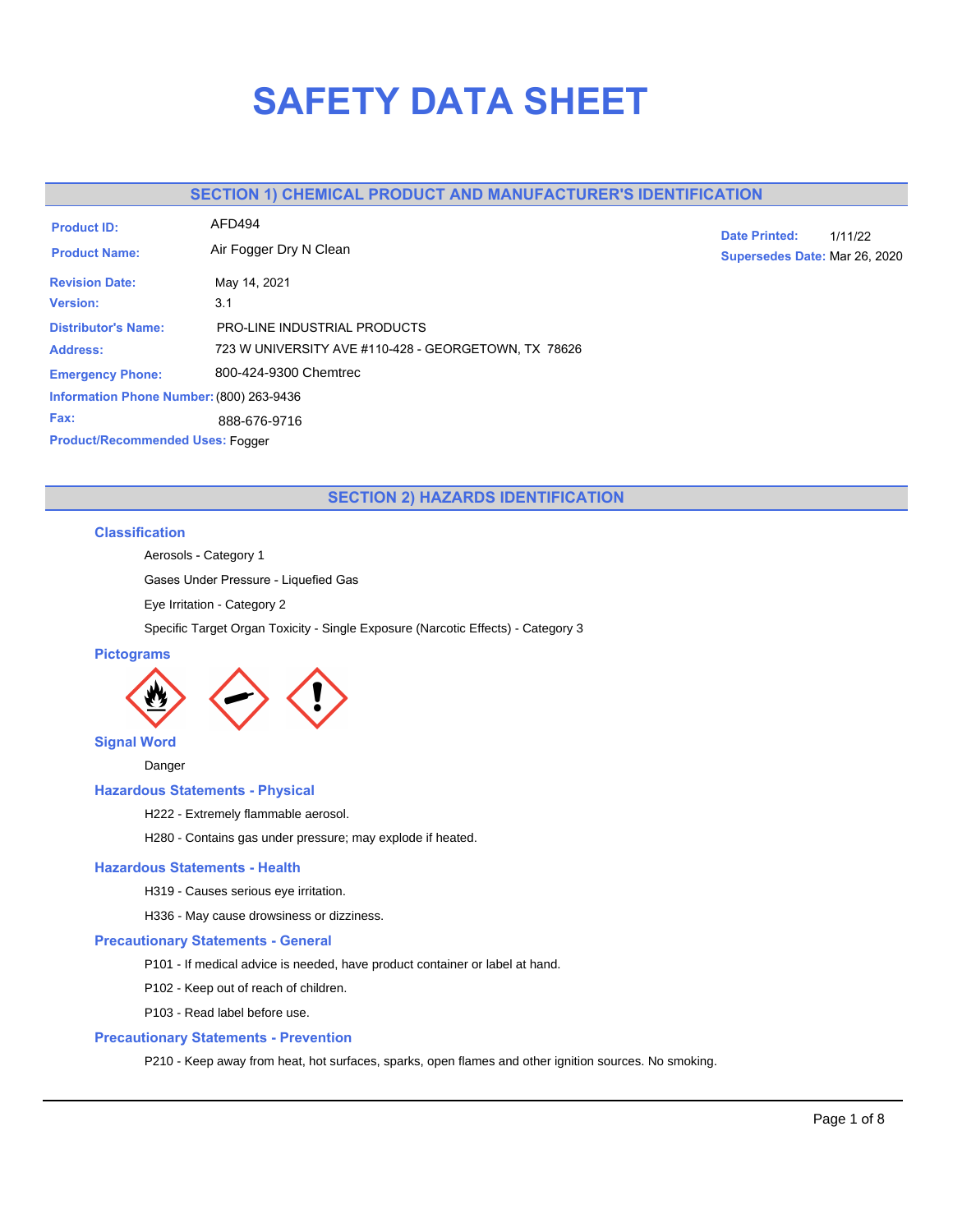- P211 Do not spray on an open flame or other ignition source.
- P251 Do not pierce or burn, even after use.
- P264 Wash hands thoroughly after handling.
- P280 Wear eye protection and face protection.
- P261 Avoid breathing mist, vapors or spray.
- P271 Use only outdoors or in a well-ventilated area.

### **Precautionary Statements - Response**

P305 + P351 + P338 - IF IN EYES: Rinse cautiously with water for several minutes. Remove contact lenses, if present and easy to do. Continue rinsing.

P337 + P313 - If eye irritation persists: Get medical attention.

P304 + P340 - IF INHALED: Remove person to fresh air and keep comfortable for breathing.

P312 - Call a POISON CENTER or doctor if you feel unwell.

### **Precautionary Statements - Storage**

P410 + P412 - Protect from sunlight. Do not expose to temperatures exceeding 50°C / 122°F.

P403 + P405 - Store in a well-ventilated place. Store locked up.

### **Precautionary Statements - Disposal**

P501 - Dispose of contents and container in accordance with local, regional, national and international regulations.

# **SECTION 3) COMPOSITION, INFORMATION ON INGREDIENTS**

| <b>CAS</b>   | <b>Chemical Name</b>                  | % By Weight |
|--------------|---------------------------------------|-------------|
| 0000067-64-1 | <b>ACETONE</b>                        | 50% - 82%   |
| 0068476-86-8 | Petroleum gases, liquefied, sweetened | ็ 17% - 28% |

Specific chemical identity and/or exact percentage (concentration) of the composition has been withheld to protect confidentiality.

# **SECTION 4) FIRST-AID MEASURES**

### **Inhalation**

Remove source of exposure or move person to fresh air and keep comfortable for breathing.

If exposed/feel unwell/concerned: Call a POISON CENTER or doctor.

Eliminate all ignition sources if safe to do so.

### **Eye Contact**

Remove source of exposure or move person to fresh air. Rinse eyes cautiously with lukewarm, gently flowing water for several minutes, while holding the eyelids open. Remove contact lenses, if present and easy to do. Continue rinsing for a duration of 15-20 minutes. Take care not to rinse contaminated water into the unaffected eye or onto the face. If eye irritation persists: Get medical advice/attention.

### **Skin Contact**

Take off contaminated clothing, shoes and leather goods (e.g. watchbands, belts). Wash with plenty of lukewarm, gently flowing water for a duration of 15-20 minutes. If skin irritation occurs: Get medical advice/attention. Wash contaminated clothing before re-use.

IF exposed or concerned: Get medical advice/attention.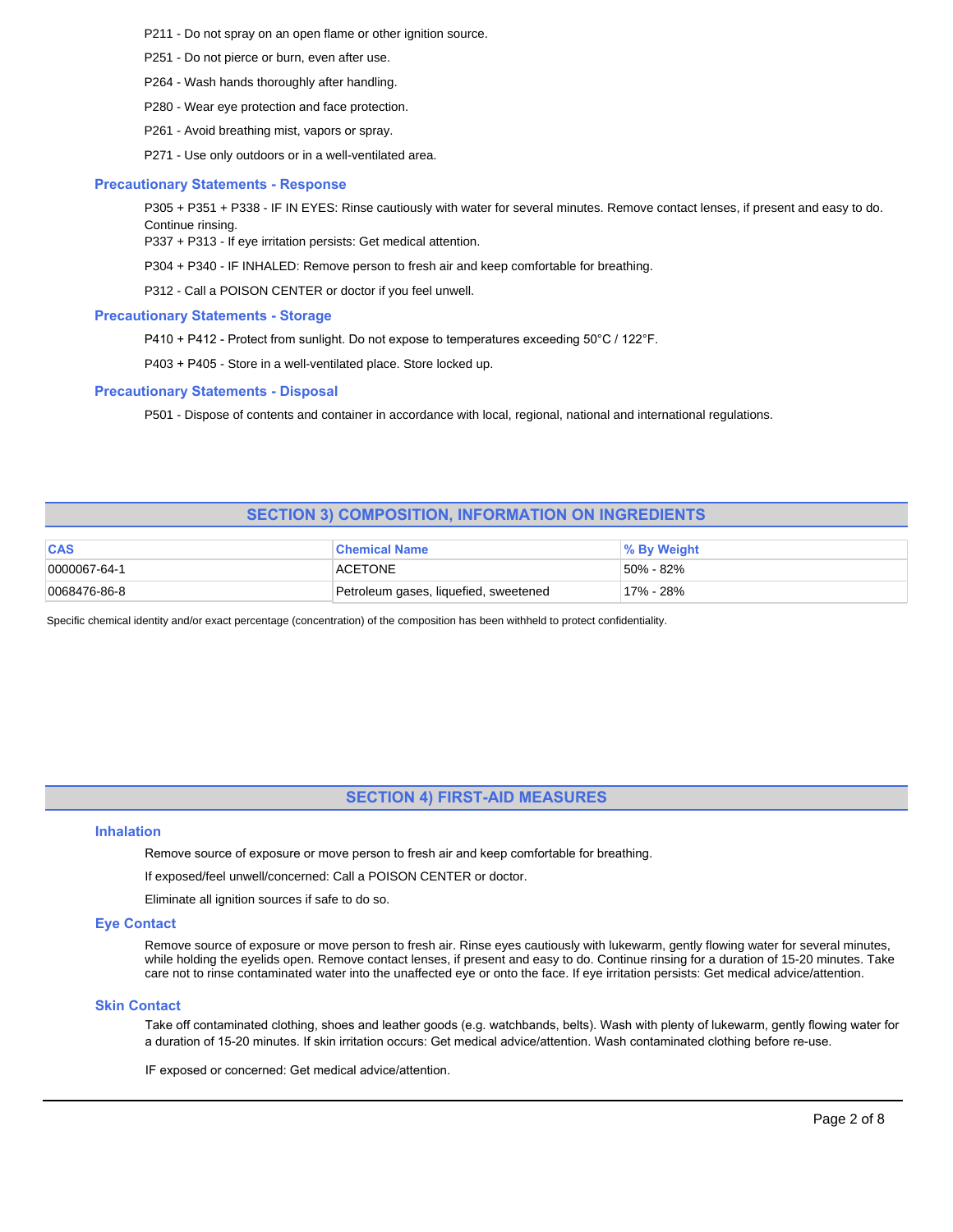### **Ingestion**

Immediately call a POISON CENTER or doctor. Do NOT induce vomiting. If vomiting occurs naturally, lie on your side, in the recovery position.

# **Most Important Symptoms/Effects, Acute and Delayed**

### No data available.

### **Indication of Immediate Medical Attention and Special Treatment Needed**

No data available.

# **SECTION 5) FIRE-FIGHTING MEASURES**

### **Suitable Extinguishing Media**

Dry chemical, foam, carbon dioxide. Water spray may be useful in minimizing or dispersing vapors and to protect personnel. Carbon dioxide can displace oxygen. Use caution when applying carbon dioxide in confined spaces. Simultaneous use of foam and water on the same surface is to be avoided as water destroys the foam. Sand or earth may be used for small fires only.

Do not direct a solid stream of water or foam into hot, burning pools. This may result in frothing and increased fire intensity.

#### **Unsuitable Extinguishing Media**

#### No data available.

#### **Specific Hazards in Case of Fire**

Contents under pressure. Keep away from ignition sources and open flames. Exposure of containers to extreme heat and flames can cause them to rupture often with violent force. Product is highly flammable and forms explosive mixtures with air, oxygen, and all oxidizing agents. Vapors are heavier than air and may travel along surfaces to remote ignition sources and flash back.

During a fire, irritating and highly toxic gases may be generated during combustion or decomposition. High temperatures can cause sealed containers to rupture due to a build up of internal pressures. Cool with water.

Empty Containers retain product residue which may exhibit hazards of material; therefore do not pressurize, cut, glaze, weld or use for any other purposes.

Container could potentially burst or be punctured upon mechanical impact, releasing flammable vapors.

### **Fire-Fighting Procedures**

Isolate immediate hazard area and keep unauthorized personnel out. Stop spill/release if it can be done safely. Move undamaged containers from immediate hazard area if it can be done safely. Water spray may be useful in minimizing or dispersing vapors and to protect personnel. Water may be ineffective but can be used to cool containers exposed to heat or flame. Caution should be exercised when using water or foam as frothing may occur, especially if sprayed into containers of hot, burning liquid.

Dispose of fire debris and contaminated extinguishing water in accordance with official regulations.

### **Special Protective Actions**

Wear protective pressure self-contained breathing apparatus (SCBA) and full turnout gear.

# **SECTION 6) ACCIDENTAL RELEASE MEASURES**

#### **Emergency Procedure**

ELIMINATE all ignition sources (no smoking, flares, sparks or flames in immediate area).

Do not touch or walk through spilled material.

Isolate hazard area and keep unnecessary people away. Remove all possible sources of ignition in the surrounding area. Notify authorities if any exposure to the general public or the environment occurs or is likely to occur.

If spilled material is cleaned up using a regulated solvent, the resulting waste mixture may be regulated.

### **Recommended Equipment**

Wear liquid tight chemical protective clothing in combination with positive pressure self-contained breathing apparatus (SCBA).

#### **Personal Precautions**

Avoid breathing vapors. Ventilate area.

### **Environmental Precautions**

Stop spill/release if it can be done safely. Prevent spilled material from entering sewers, storm drains, other unauthorized drainage systems and natural waterways by using sand, earth, or other appropriate barriers.

### **Methods and Materials for Containment and Cleaning up**

Absorb liquids in vermiculite, dry sand, earth, or similar inert material and deposit in sealed containers for disposal.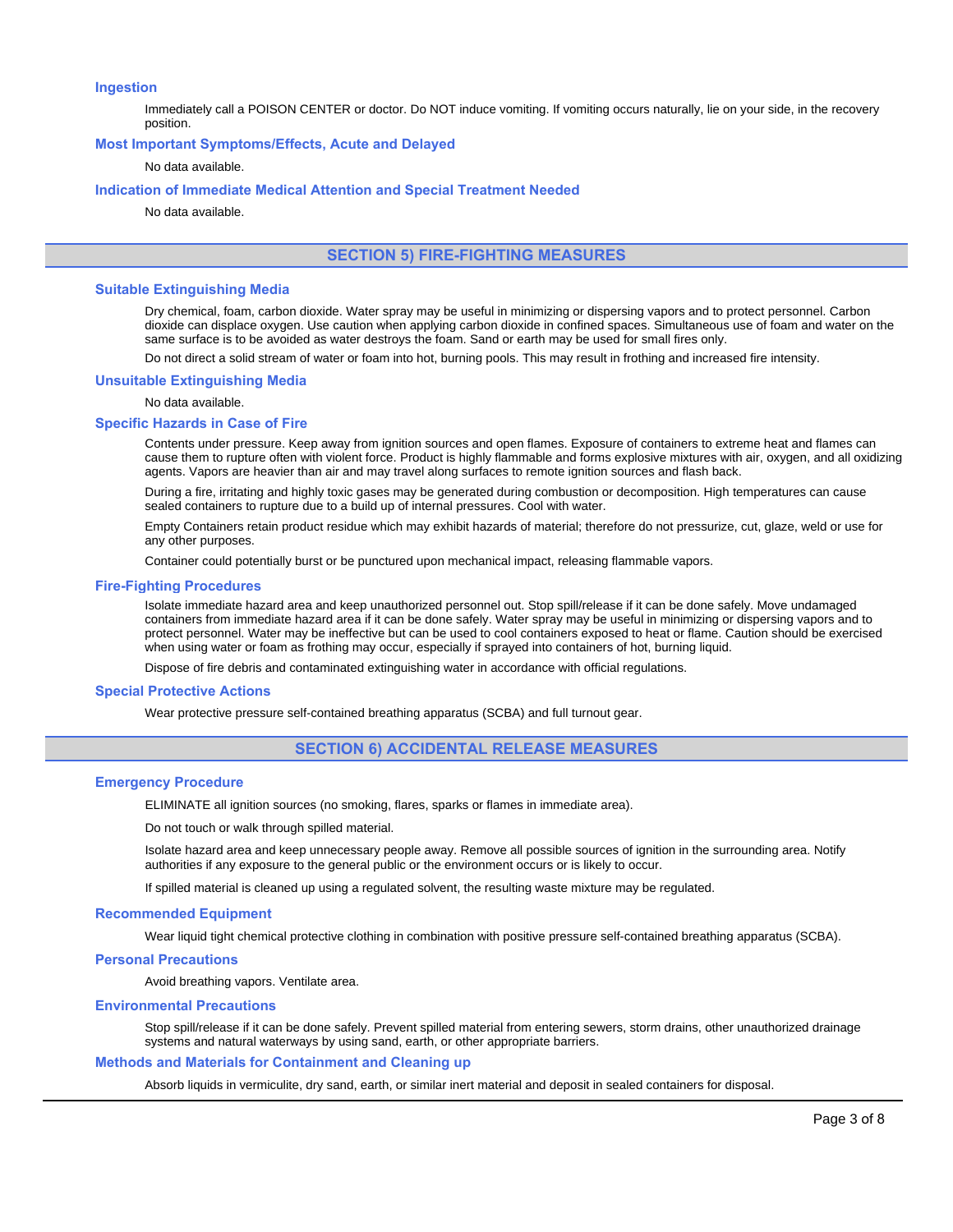### **General**

Wash hands after use. Do not get in eyes, on skin or on clothing. Do not breathe vapor or mist. Use good personal hygiene practices. Eating, drinking and smoking in work areas is prohibited. Remove contaminated clothing and protective equipment before entering eating areas.

Eyewash stations and showers should be available in areas where this material is used and stored.

### **Ventilation Requirements**

Use only with adequate ventilation to control air contaminants to their exposure limits. The use of local ventilation is recommended to control emissions near the source.

### **Storage Room Requirements**

Do not cut, drill, grind, weld, or perform similar operations on or near containers. Do not pressurize containers to empty them.

Store at temperatures below 120°F.

# **SECTION 8) EXPOSURE CONTROLS/PERSONAL PROTECTION**

### **Eye Protection**

Wear eye protection with side shields or goggles. Wear indirect-vent, impact and splash resistant goggles when working with liquids. If additional protection is needed for entire face, use in combination with a face shield.

### **Skin Protection**

Use of gloves approved to relevant standards made from the following materials may provide suitable chemical protection: PVC, neoprene or nitrile rubber gloves. Suitability and durability of a glove is dependent on usage, e.g. frequency and duration of contact, chemical resistance of glove material, glove thickness, dexterity. Always seek advice from glove suppliers. Contaminated gloves should be replaced. Use of an apron and over- boots of chemically impervious materials such as neoprene or nitrile rubber is recommended to avoid skin sensitization. The type of protective equipment must be selected according to the concentration and amount of the dangerous substance at the specific workplace. Launder soiled clothes or properly disposed of contaminated material, which cannot be decontaminated.

### **Respiratory Protection**

If engineering controls do not maintain airborne concentrations to a level which is adequate to protect worker, a respiratory protection program that meets or is equivalent to OSHA 29 CFR 1910.134 and ANSI Z88.2 should be followed. Check with respiratory protective equipment suppliers.

# **Appropriate Engineering Controls**

Provide exhaust ventilation or other engineering controls to keep the airborne concentrations of vapors below their respective threshold limit value.

| <b>Chemical</b><br><b>Name</b>                 | <b>TWA</b><br><b>OSHA</b><br>(mg/m3) | <b>OSHA TWA</b><br>(ppm) | <b>OSHA STEL</b><br>(mg/m3) | <b>OSHA</b><br><b>Carcinogen</b> | <b>OSHA Skin</b><br>designation | <b>OSHA Tables</b><br>(Z1, Z2, Z3) | <b>ACGIH TWA</b><br>(mg/m3) | <b>ACGIH TWA</b><br>(ppm) |
|------------------------------------------------|--------------------------------------|--------------------------|-----------------------------|----------------------------------|---------------------------------|------------------------------------|-----------------------------|---------------------------|
| <b>ACETONE</b>                                 | 2400                                 | 1000                     |                             |                                  |                                 |                                    |                             | 250                       |
| Petroleum<br>gases,<br>liquefied,<br>sweetened | 2000                                 | 500                      |                             |                                  |                                 |                                    |                             |                           |

| <b>Chemical</b><br><b>Name</b> | <b>NIOSH</b><br>(ppm) | <b>STEL ACGIH STEL</b><br>(ma/m3) | <b>ACGIH STEL</b><br>(ppm) | <b>ACGIH</b><br>Carcinogen | <b>ACGIH</b><br><b>TLV Basis</b> | <b>ACGIH</b><br><b>Notations</b> | <b>TWA</b><br><b>NIOSH</b><br>(mg/m3) | <b>INIOSH</b><br><b>TWA</b><br>(ppm) |
|--------------------------------|-----------------------|-----------------------------------|----------------------------|----------------------------|----------------------------------|----------------------------------|---------------------------------------|--------------------------------------|
| <b>ACETONE</b>                 |                       |                                   | 500                        | A4                         | URT & eve irr:<br>CNS impair     | A4: BEI                          | 590                                   | 250                                  |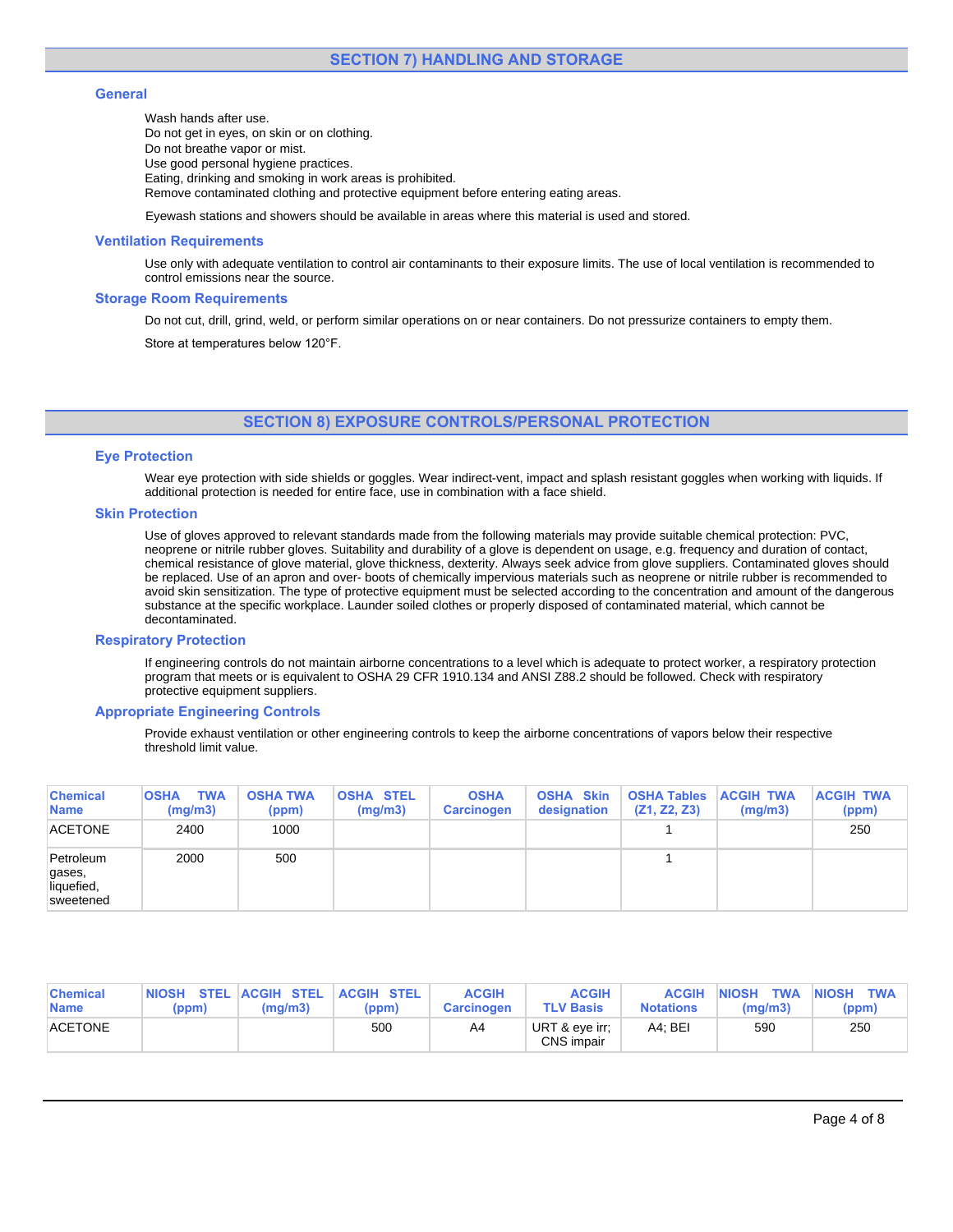| Petroleum                         |  |  |  |  |
|-----------------------------------|--|--|--|--|
| gases,<br>liquefied,<br>sweetened |  |  |  |  |
|                                   |  |  |  |  |

| <b>Chemical</b><br><b>Name</b>                 | <b>NIOSH</b><br><b>STEL</b><br>(mg/m3) | <b>OSHA STEL</b><br>(ppm) | <b>NIOSH</b><br><b>Carcinogen</b> |
|------------------------------------------------|----------------------------------------|---------------------------|-----------------------------------|
| <b>ACETONE</b>                                 |                                        |                           |                                   |
| Petroleum<br>gases,<br>liquefied,<br>sweetened |                                        |                           |                                   |

**Physical and Chemical Properties**

(C) - Ceiling limit, A4 - Not Classifiable as a Human Carcinogen, BEI - Substances for which there is a Biological Exposure Index or Indices, CNS - Central nervous system, DSEN - Dermal sensitization, impair - Impairment, irr - Irritation, URT - Upper respiratory tract

# **SECTION 9) PHYSICAL AND CHEMICAL PROPERTIES**

| Density                      | 5.98 lb/gal                 |
|------------------------------|-----------------------------|
| Density VOC                  | 1.64 lb/gal                 |
| % VOC                        | 24.94%                      |
| Appearance                   | Clear                       |
| Odor Threshold               | N.A.                        |
| <b>Odor Description</b>      | Fragrant                    |
| pH                           | N.A.                        |
| <b>Water Solubility</b>      | N.A.                        |
| Flammability                 | Flash point below 73°F/23°C |
| Vapor Pressure               | N.A.                        |
| <b>Flash Point</b>           | N.A.                        |
| Viscosity                    | N.A.                        |
| Lower Explosion Level        | N.A.                        |
| <b>Upper Explosion Level</b> | N.A.                        |
| Vapor Density                | N.A.                        |
| <b>Melting Point</b>         | N.A.                        |
| Freezing Point               | N.A.                        |
| Low Boiling Point            | N.A.                        |
| High Boiling Point           | <b>N.A.</b>                 |
| Decomposition Pt             | N.A.                        |
| Auto Ignition Temp           | N.A.                        |
| <b>Evaporation Rate</b>      | Slower than ether           |

# **SECTION 10) STABILITY AND REACTIVITY**

# **Stability**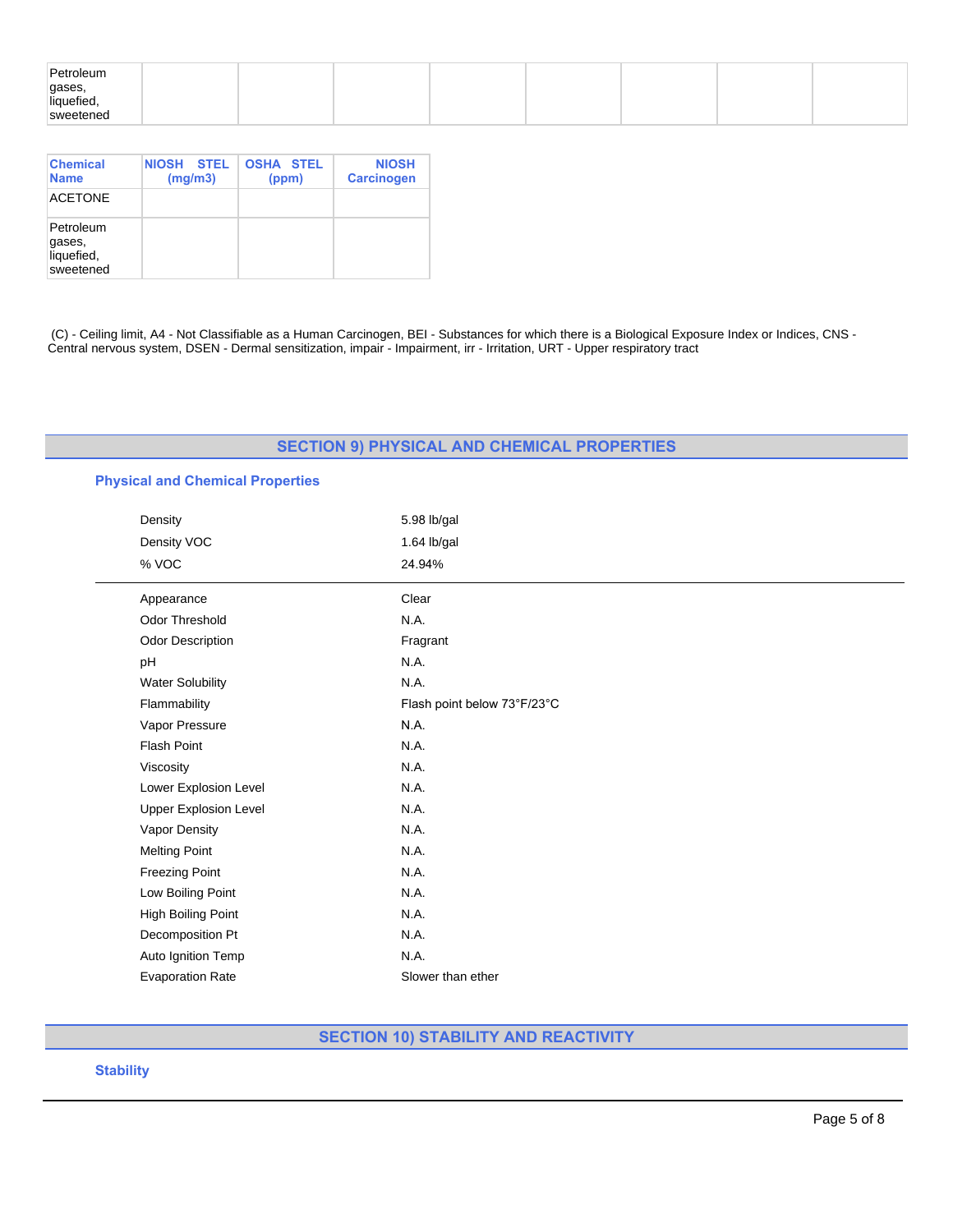The product is stable under normal storage conditions.

### **Hazardous Reactions/Polymerization**

### None known.

### **Conditions to Avoid**

Dropping containers may cause bursting.

Avoid heat, sparks, flame, high temperature and contact with incompatible materials.

### **Incompatible Materials**

Avoid strong oxidizers, reducers, acids, and alkalis.

### **Hazardous Decomposition Products**

No data available.

**SECTION 11) TOXICOLOGICAL INFORMATION**

### **Skin Corrosion/Irritation**

No data available.

### **Likely Route of Exposure**

Inhalation, ingestion, skin absorption.

### **Serious Eye Damage/Irritation**

Causes serious eye irritation

### **Carcinogenicity**

# No data available.

### **Germ Cell Mutagenicity**

No data available.

### **Reproductive Toxicity**

No data available.

### **Respiratory/Skin Sensitization**

### 0000067-64-1 ACETONE

Can irritate the nose and throat causing coughing and wheezing.

### **Specific Target Organ Toxicity - Single Exposure**

May cause drowsiness or dizziness

### **Specific Target Organ Toxicity - Repeated Exposure**

No data available.

#### **Aspiration Hazard**

No data available.

#### **Acute Toxicity**

### 0000067-64-1 ACETONE

LC50 (male rat): 30000 ppm (4-hour exposure); cited as 71000 mg/m3 (4-hour exposure) (29) LC50 (male mouse): 18600 ppm (4-hour exposure); cited as 44000 mg/m3 (4-hour exposure) (29)

LD50 (oral, female rat): 5800 mg/kg (24)

LD50 (oral, mature rat): 6700 mg/kg (cited as 8.5 mL/kg) (31)

LD50 (oral, newborn rat): 1750 mg/kg (cited as 2.2 mL/kg) (31)

LD50 (oral, mouse): 3000 mg/kg (32,unconfirmed)

LD50 (dermal, rabbit): Greater than 16000 mg/kg cited as 20 mL/kg) (30)

### **Potential Health Effects - Miscellaneous**

### 0000067-64-1 ACETONE

The following medical conditions may be aggravated by exposure: lung disease, eye disorders, skin disorders. Overexposure may cause damage to any of the following organs/systems: blood, central nervous system, eyes, kidneys, liver, respiratory system, skin.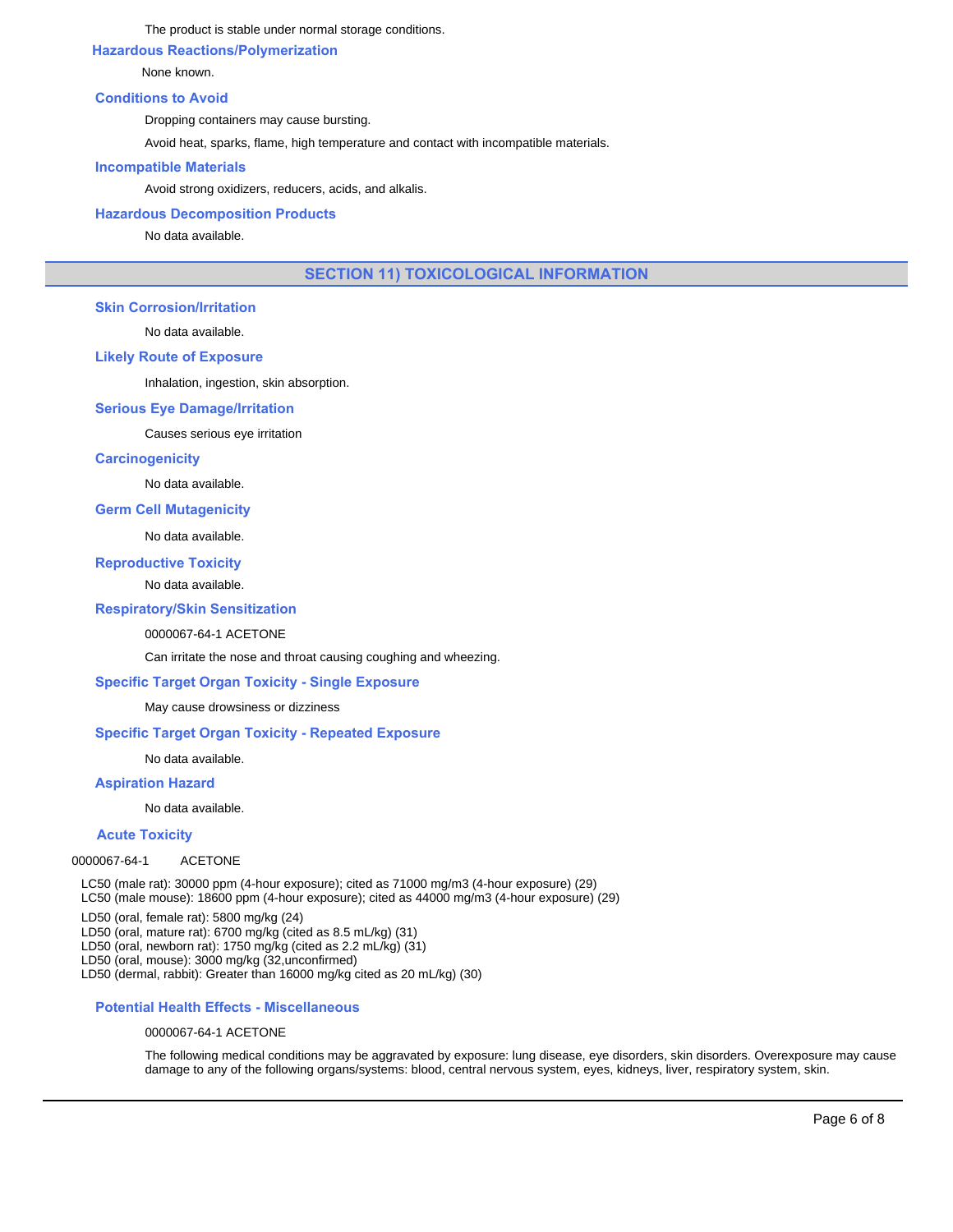# **SECTION 12) ECOLOGICAL INFORMATION**

### **Toxicity**

No data available.

**Persistence and Degradability**

No data available.

**Bio-Accumulative Potential**

No data available.

# **Mobility in Soil**

No data available.

# **Other Adverse Effects**

No data available.

# **SECTION 13) DISPOSAL CONSIDERATIONS**

# **Waste Disposal**

Under RCRA, it is the responsibility of the user of the product, to determine at the time of disposal whether the product meets RCRA criteria for hazardous waste. Waste management should be in full compliance with federal, state, and local laws. Empty containers retain product residue which may exhibit hazards of material, therefore do not pressurize, cut, glaze, weld or use for any other purposes. Return drums to reclamation centers for proper cleaning and reuse.

# **SECTION 14) TRANSPORT INFORMATION**

|                                            | <b>U.S. DOT</b><br><b>Information</b> |               | <b>IMDG Information   IATA Information</b> |
|--------------------------------------------|---------------------------------------|---------------|--------------------------------------------|
| <b>UN</b> number:                          | UN1950                                | <b>UN1950</b> | UN1950                                     |
| <b>Proper shipping</b><br>name:            | Aerosols                              | Aerosols      | Aerosols, flammable                        |
| Hazard class:                              | 2.1                                   | 2.1           | 2.1                                        |
| Packaging group:                           | <b>NA</b>                             | <b>NA</b>     | <b>NA</b>                                  |
| <b>Note / Special</b><br><b>Provision:</b> | (LTD QTY)                             | (LTD QTY)     | (LTD QTY)                                  |

# **SECTION 15) REGULATORY INFORMATION**

| CAS          | <b>Chemical Name</b>                     | % By Weight | <b>Regulation List</b>                      |
|--------------|------------------------------------------|-------------|---------------------------------------------|
| 0000067-64-1 | ACETONE                                  | 50% - 82%   | CERCLA, SARA312, TSCA, RCRA,<br>ACGIH. OSHA |
| 0068476-86-8 | Petroleum gases, liquefied,<br>sweetened | 17% - 28%   | SARA312, TSCA, OSHA                         |